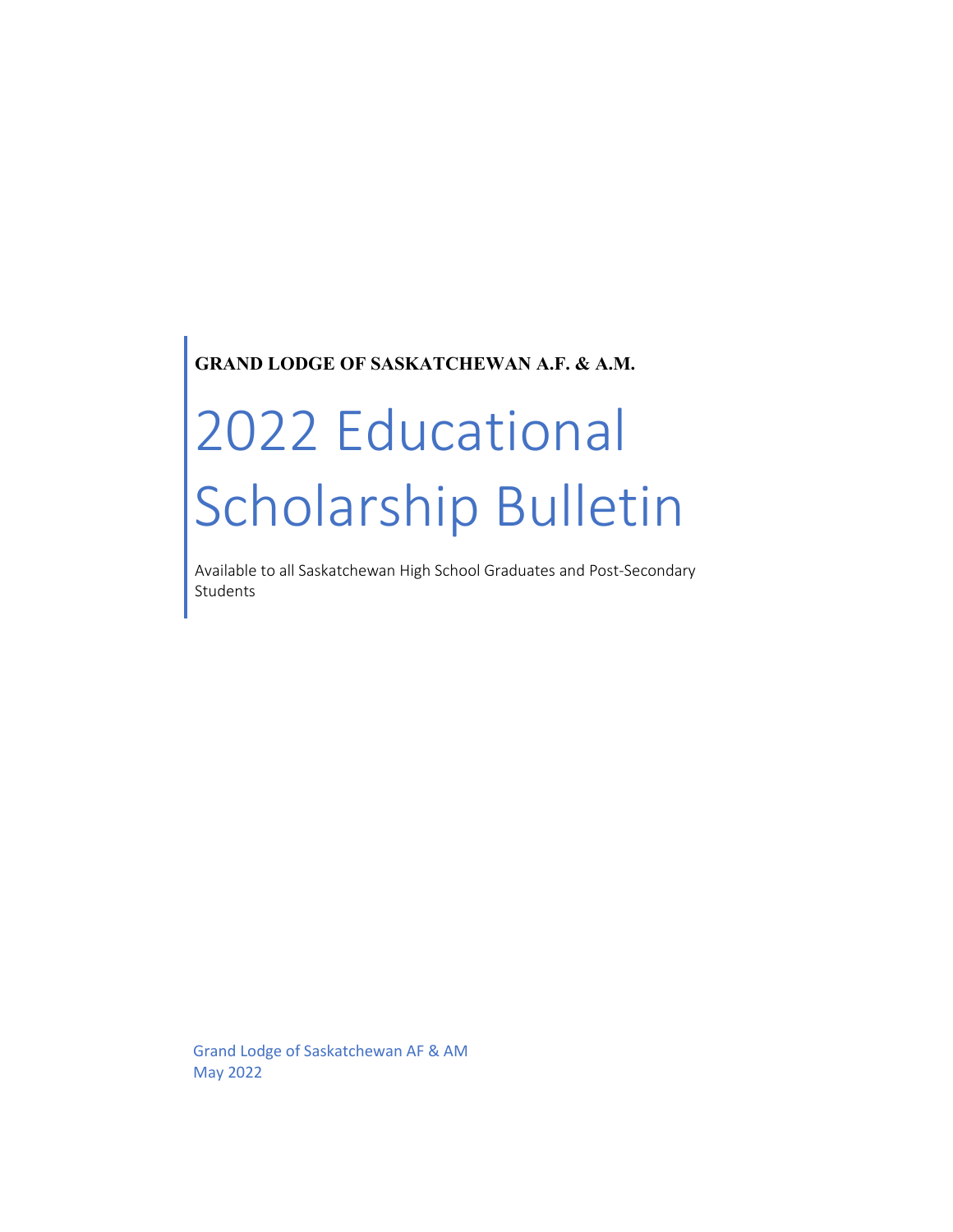#### **INTRODUCTION**

The purpose of this booklet is to provide information on entrance and undergraduate awards available to deserving post-secondary students in Saskatchewan.

Anyone interested in obtaining application forms, where the bulletin indicates they are needed, or in obtaining more detailed information on any of the awards, is invited to approach the contact listed.

The following pages list Youth Awards offered by individual Masonic Lodges throughout the Province and through various gifts and bequests administered by the Grand Lodge of Saskatchewan Board of Trustees.

The Freemasons, who are members of these Lodges, have dedicated major portions of their activities to assisting the young people of Saskatchewan through these awards and other programs implemented in their communities.

Further information on the Ancient, Free and Accepted Masons, their Lodges, or membership in this worldwide fraternity may be obtained from this address:

> Grand Lodge of Saskatchewan A.F. & A.M. 1930 Lorne Street Regina, SK S4P 2M1

Phone: (306) 522-5686 Toll Free: 1-877-661-2231 Website: www.saskmasons.ca Email: glsask@saskmasons.ca

Note: There are several different application forms. Please use the application form appropriate to the scholarship you are applying for.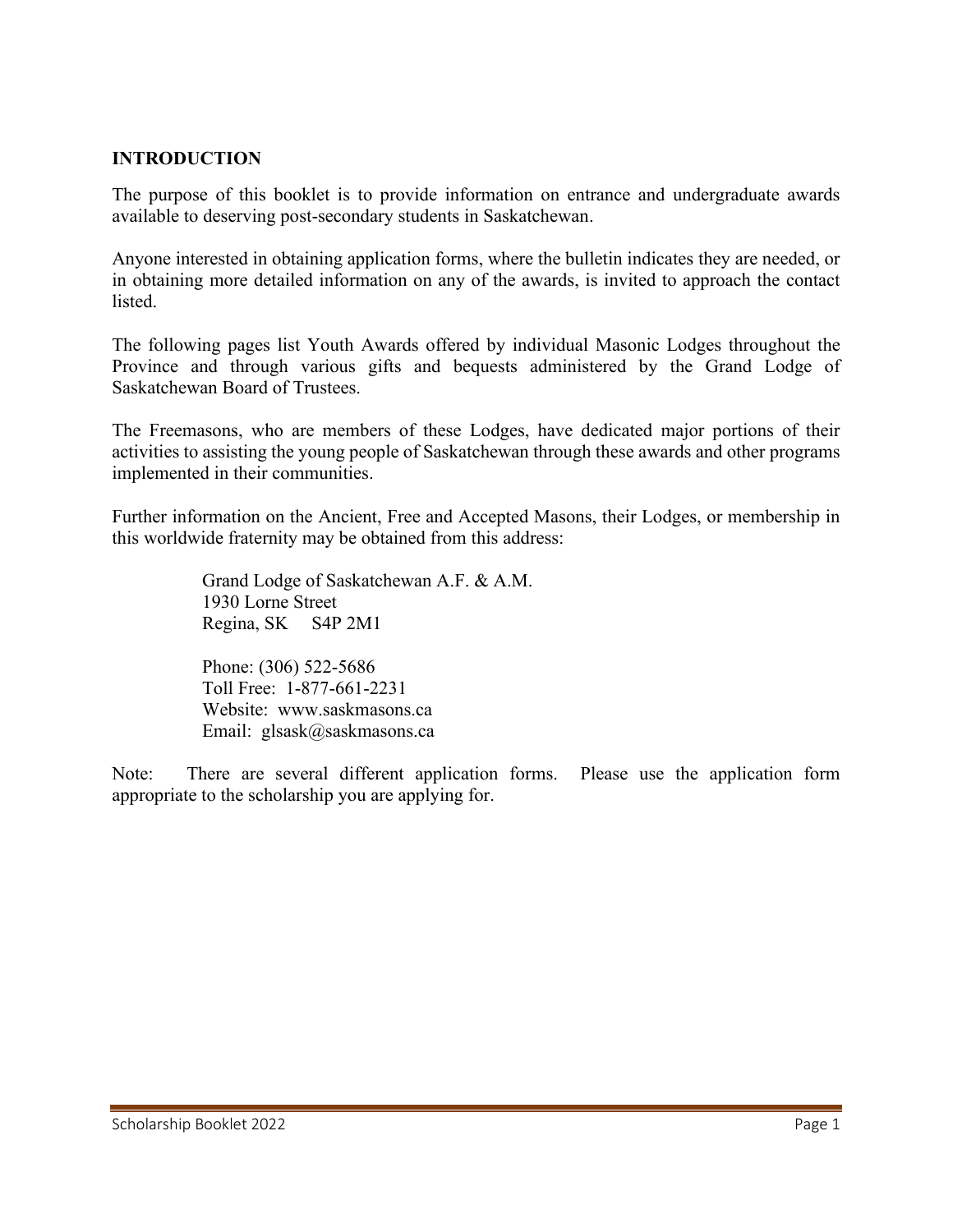| Award                                      | <b>Amount</b> | Page |
|--------------------------------------------|---------------|------|
| <b>Grand Lodge of Saskatchewan</b>         |               |      |
| <b>Edgar Alexander Garton Scholarships</b> | 4 @ \$1500    | 4    |
| <b>Robinson Memorial Bursary</b>           | 2 @ \$500     | 5    |
| Post-Secondary Education Bursary           | 2 @ \$500     | 6    |
| Masonic Youth Trust Scholarship Awards     | 6 @ \$1500    |      |
| <b>Masonic Youth Bursary Awards</b>        | 10 @ \$1000   | 8    |
| Gilbert & Gay Cook Memorial Award          | 1 @ \$1500    | 9    |

# **Individual Lodges**

| Kinistino Lodge No. 1, Prince Albert - Scholarship                    | 1@ \$1,000          | 10 |
|-----------------------------------------------------------------------|---------------------|----|
| Indian Head Lodge No. 5 - Citizenship Award                           | 1 @ \$200           | 10 |
| Qu'Appelle Lodge No. 6 - Citizenship Award                            | 1 @ \$200           | 11 |
| Moosomin Lodge No. 7 - James Mackie Thompson & Jessie Thompson        |                     |    |
| Scholarship                                                           | 1 @ \$500 to \$1200 | 11 |
| Maple Leaf Lodge No. 9, Maple Creek - Proficiency Award               | 1 @ \$250           | 12 |
| Maple Leaf Lodge No. 9, Maple Creek - Alex McDougald Memorial         |                     | 12 |
| Awards                                                                |                     | 13 |
| Wolseley-Sintaluta Lodge, Wolseley - No. 10 - Citizenship Award       | 2 @ \$100           | 13 |
| N.W.M.P. Lodge No. 11, Regina - Dr. R.E. Smale Scholarship            | 1 @ \$500           | 13 |
| Yorkton Lodge No. 12 - Scholarship                                    | 3 @ \$200           | 14 |
| Abba Lodge No. 15, Oxbow - Citizenship Bursary                        | 3 @ \$250           | 14 |
| Latomia-Weyburn Lodge No. 20, Weyburn, Bursary                        | 1 @ \$250           | 14 |
| Britannia Lodge No. 23, Lloydminster - Willie Higgins & Bill Cornfoot | 1 @ \$1000          | 15 |
| <b>Memorial Masonic Award</b>                                         |                     |    |
| Estevan Lodge No. 25 - Abbott Scholarship                             | 1 @ \$1500          | 15 |
| Estevan Lodge No. 25 - Masonic Award                                  | 1 @ \$1500          | 15 |
| Swift Current Lodge No. 26 - Scholarship                              | 1 @ \$1000          | 16 |
| Ionic Lodge No. 31, North Battleford                                  | 1@\$100             | 16 |
| Ionic Lodge No. 31 -North Battleford, Masonic Youth Leadership Camp   | 4 @ \$350           | 16 |
| Assiniboia Lodge No. 49, Regina - Oswell Robinson Memorial Award      | 2 @ \$300           | 17 |
| King Solomon Lodge No. 58, Kamsack - Masonic Shield Award &           |                     |    |
| Scholarship                                                           | 1@\$200             | 17 |
| Kindersley Lodge No. 86 - Kindersley Masons' Bursary                  | 3 @ \$500           | 18 |
| Kindersley Lodge No. 86 - Kindersley Masons' Bursary                  | 1 @ \$1000          | 18 |
| Kindersley Lodge No. 86 - Jim & Wilda Gardner Bursary                 | 1 @ \$1000          | 18 |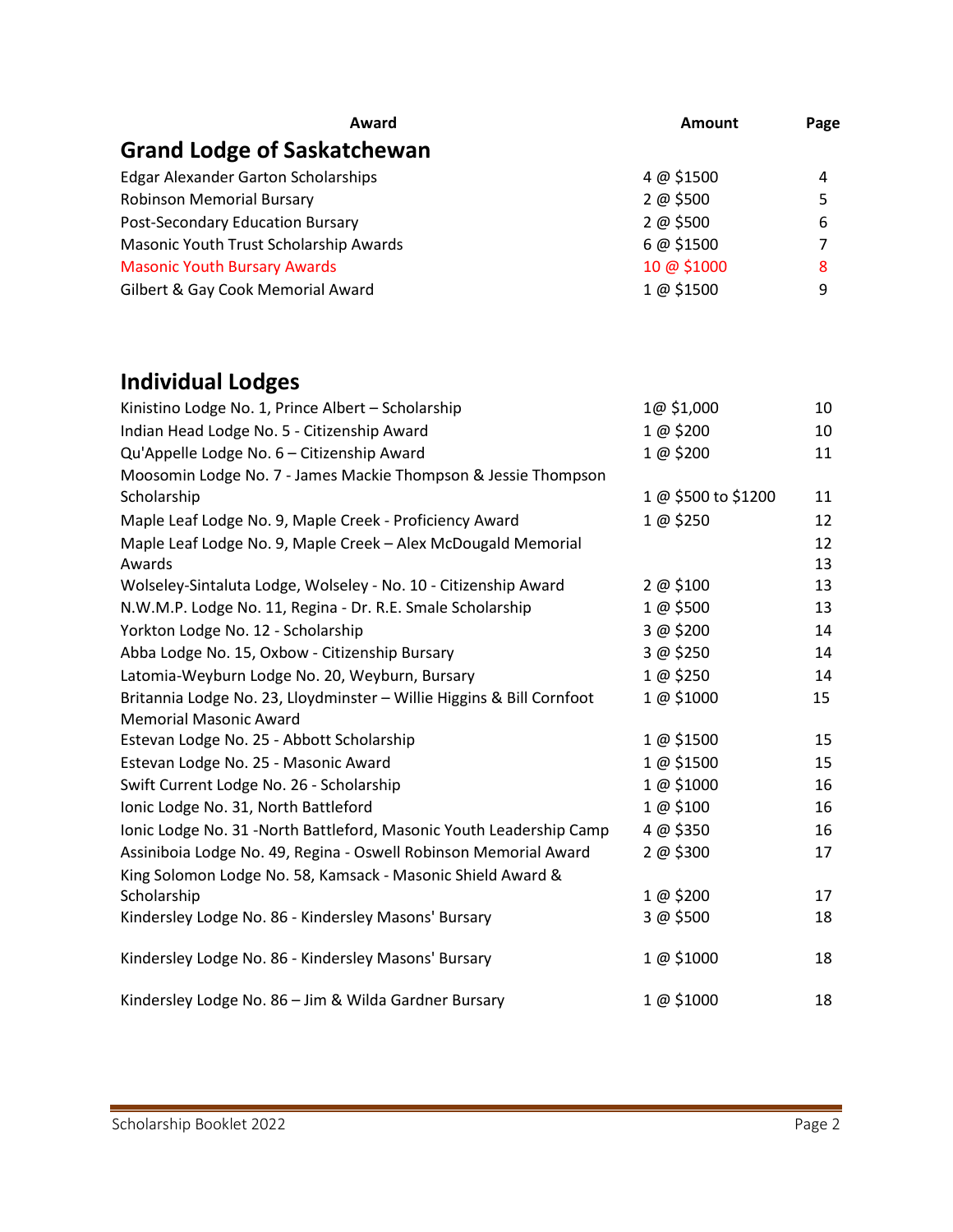| Award                                                                                                 | Amount    | Page |
|-------------------------------------------------------------------------------------------------------|-----------|------|
| Kindersley Lodge No. 86 - Masons' Award for Excellence - Kindersley<br><b>District Music Festival</b> | 1 @ \$150 | 19   |
| Lodge Progress Lodge No. 92, Saskatoon - E.A. Davis Masonic<br>Scholarship                            | 1 @ \$500 | 19   |
| St. John's Lodge No. 106, Assiniboia - Masonic Scholarship                                            | 1 @ \$100 | 19   |
| St. John's Lodge No. 106 - Assiniboia Music Festival Scholarship                                      | 1 @ \$50  | 20   |
| Northern Light Lodge No. 203, Meadow Lake - Scholarship                                               | 1 @ \$500 | 20   |

# **Other**

| Saskatoon Chapter No. 4 Royal Arch Masons Bursary       | $1 \omega$ \$1000 | 20 |
|---------------------------------------------------------|-------------------|----|
| Wascana Preceptory No. 51 - Knights Templar Scholarship | 1 @ \$6000        | 21 |
| Order of the Eastern Star Excelsior Chapter 21 Award    | $1 \omega$ \$1500 | 21 |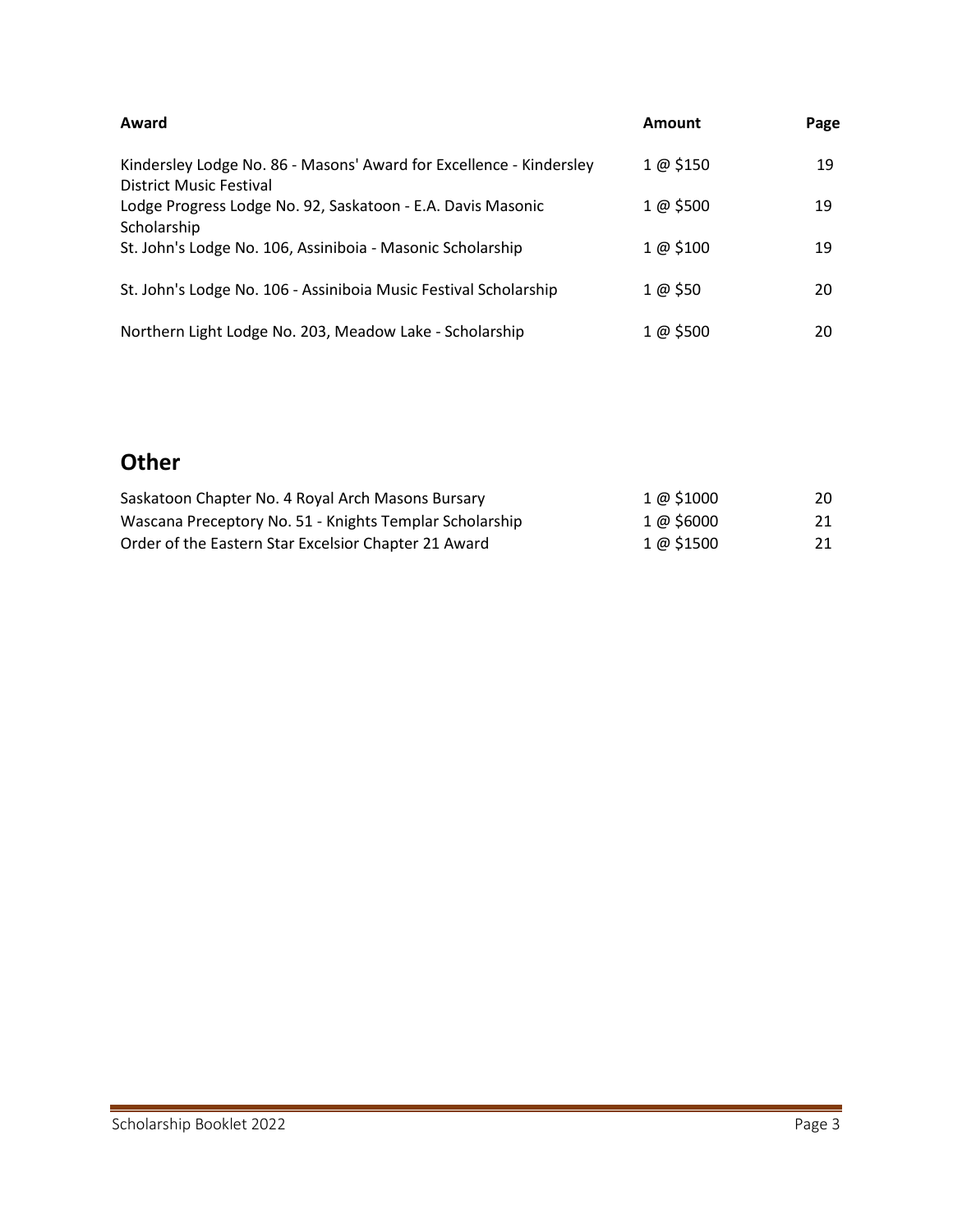#### **EDGAR ALEXANDER GARTON SCHOLARSHIPS**

#### Number: 4

#### Value: \$1,500

- Conditions: Offered annually to undergraduate students who have completed one or more years of University, Sask. Polytechnic, or other post-secondary education. **Students must be children or grandchildren of a Master Mason in good standing, a resident of Saskatchewan and attending a post-secondary institution in Saskatchewan.** Selection will be based on academic achievements, sportsmanship and leadership. Must be registered for a full academic load for a full academic year as required by the institution chosen.
- Contact: Application forms are available from:
	- The Grand Lodge of Saskatchewan A.F. & A.M. 1930 Lorne Street, Regina, SK, S4P 2M1
	- The Grand Lodge website at www.saskmasons.ca
- Deadline: Completed application together with all supporting documentation must be received by **August 12, 2022.**
- Mail: Scholarship Committee, Grand Lodge of Saskatchewan A.F. & A.M., 1930 Lorne Street, Regina, SK, S4P 2M1 or by E-Mail: glsask@saskmasons.ca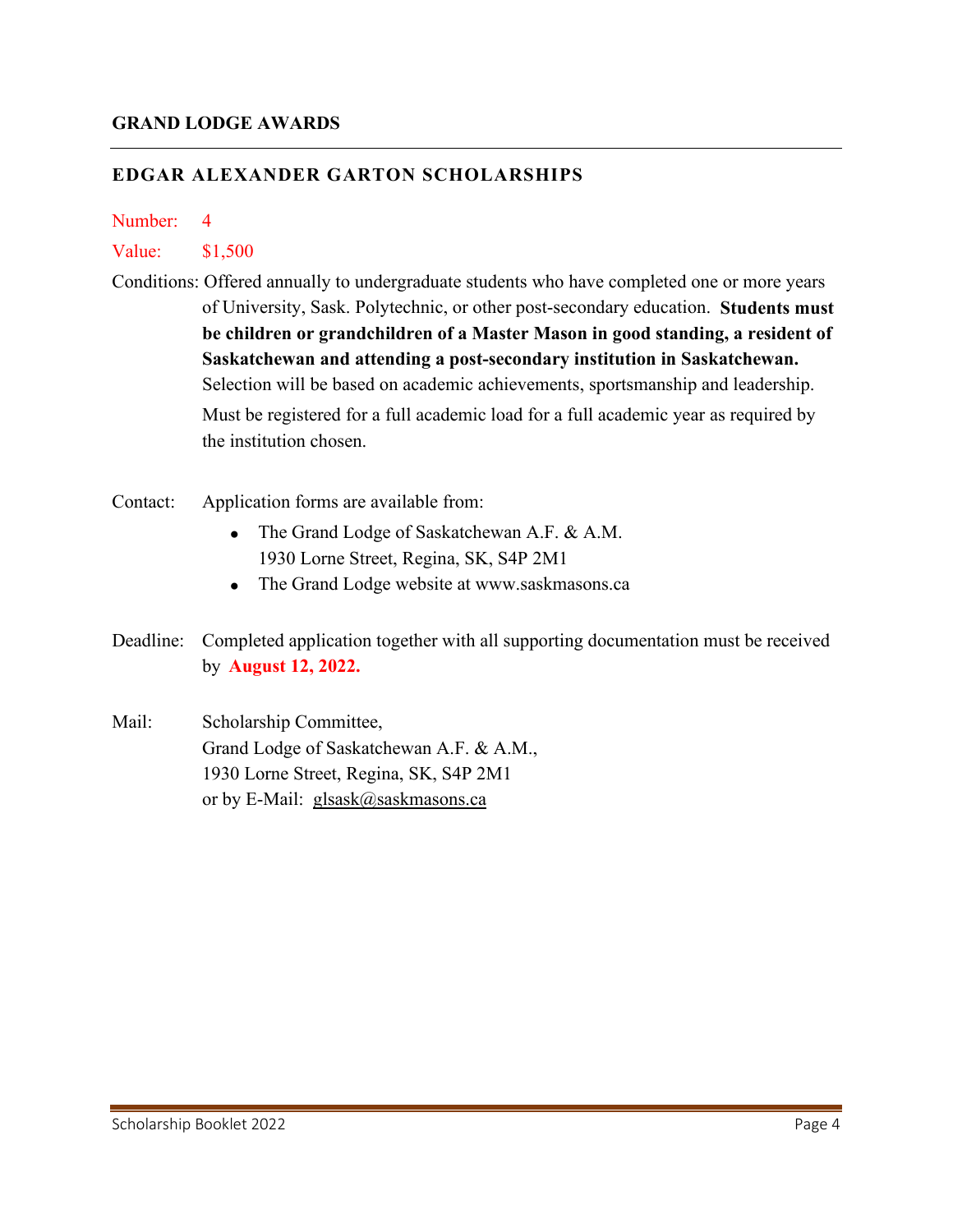#### **ROBINSON MEMORIAL BURSARY**

Number: 2

## Value: \$500

Conditions: Offered annually for one undergraduate from the University of Saskatchewan and one undergraduate from the University of Regina pursuing a course leading to an honours degree or a Master's degree in English, who demonstrates academic achievement, and leadership.

> Must be registered for a full academic load for a full academic year as required by the institution chosen.

- Contact: Application forms are available from:
	- The Grand Lodge of Saskatchewan A.F. & A.M. 1930 Lorne Street, Regina, SK, S4P 2M1
	- The Grand Lodge website at www.saskmasons.ca
- Deadline: Completed application together with all supporting documentation must be received by **August 12, 2022.**

Mail: Scholarship Committee, Grand Lodge of Saskatchewan A.F. & A.M., 1930 Lorne Street, Regina, SK, S4P 2M1 or by E-Mail: glsask@saskmasons.ca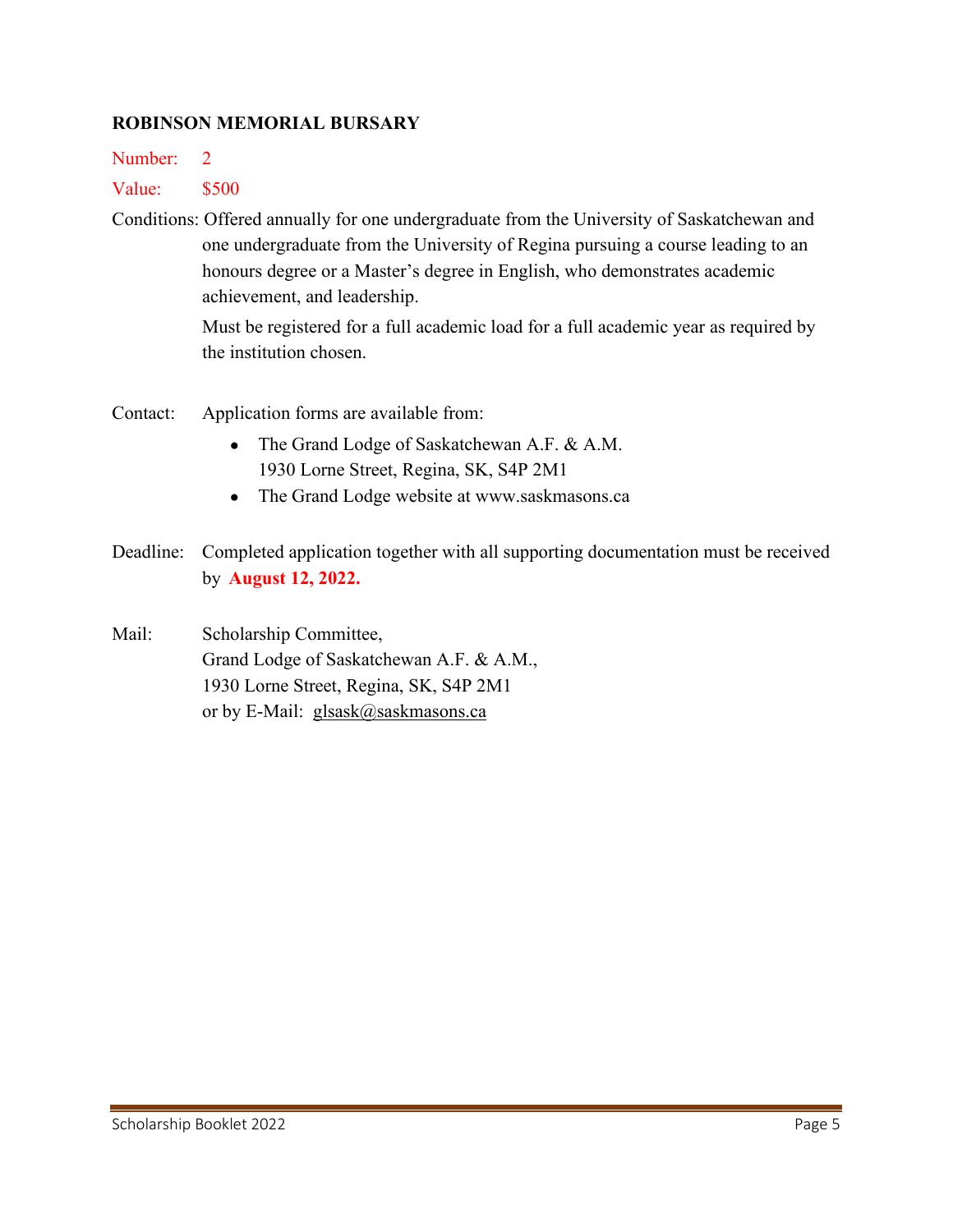# **GRAND LODGE OF SASKATCHEWAN A.F. & A.M. POST SECONDARY EDUCATION BURSARY**

Number: 2

Value: \$500

Conditions: Offered annually to an undergraduate student from the University of Saskatchewan and the University of Regina who is a resident of Saskatchewan. Selection will be based on academic achievement, sportsmanship and leadership.

> Must be registered for a full academic load for a full academic year as required by the institution chosen.

- Contact: Application forms are available from:
	- The Grand Lodge of Saskatchewan A.F. & A.M. 1930 Lorne Street, Regina, SK, S4P 2M1
	- The Grand Lodge website at www.saskmasons.ca
- Deadline: Completed application together with all supporting documentation must be received by **August 12, 2022.**

Mail: Scholarship Committee, Grand Lodge of Saskatchewan A.F. & A.M., 1930 Lorne Street, Regina, SK, S4P 2M1 or by E-Mail: glsask@saskmasons.ca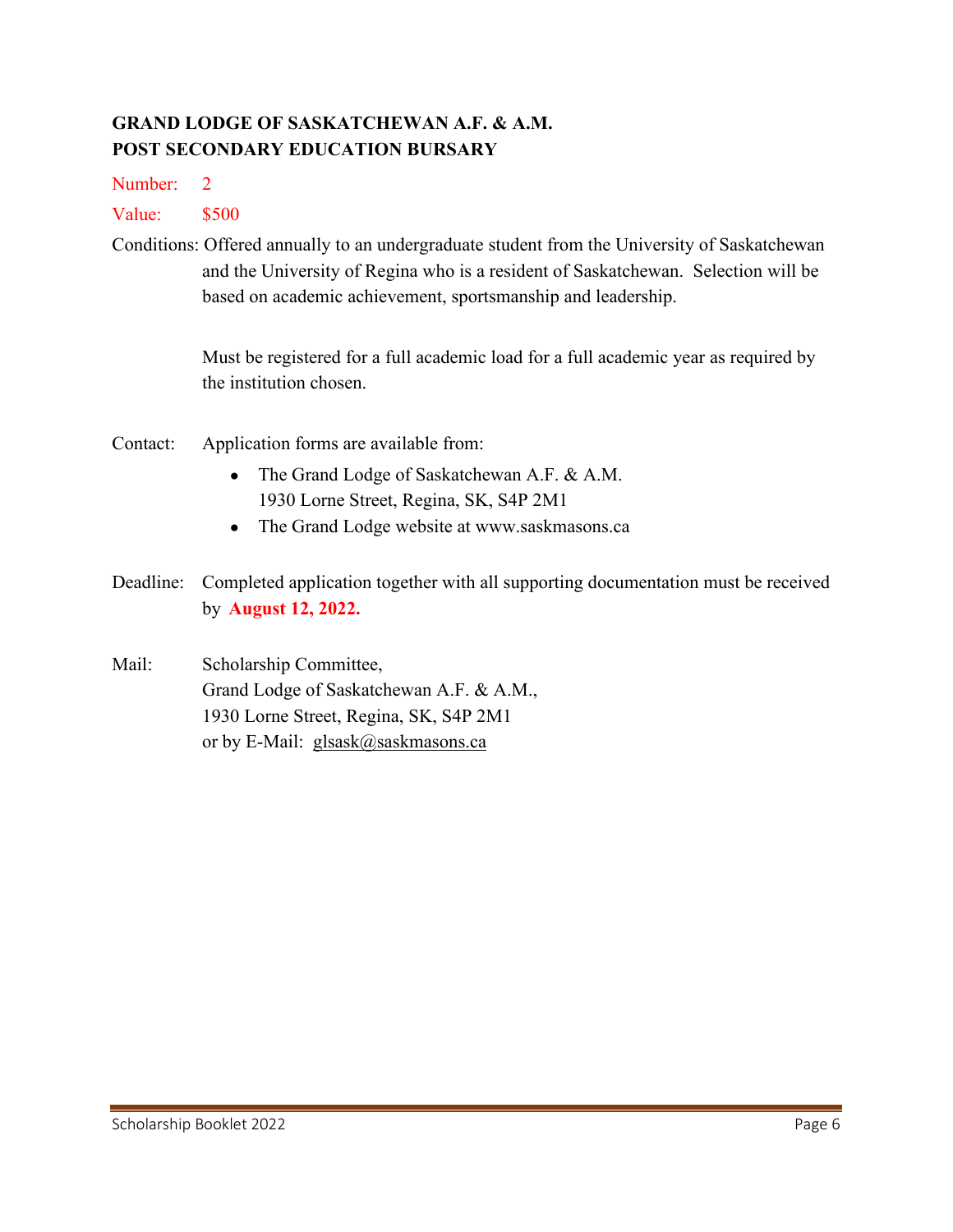#### **MASONIC YOUTH TRUST SCHOLARSHIP AWARD**

Number: 6

#### Value: \$1,500

- Conditions: Offered annually to Saskatchewan High School graduates who proceed to an institution of higher learning anywhere in Canada. Selection is based upon academic achievement, leadership skills, community and school activities, and special awards. Must be registered for a full academic load for a full academic year as required by the institution chosen.
- Contact: Application forms are available from:
	- The Grand Lodge of Saskatchewan A.F. & A.M. 1930 Lorne Street, Regina, SK, S4P 2M1
	- The Grand Lodge Website at www.saskmasons.ca
- Deadline: Completed application together with all supporting documentation must be received by **August 12, 2022.**
- Mail: Scholarship Committee, Grand Lodge of Saskatchewan A.F. & A.M., 1930 Lorne Street, Regina, SK, S4P 2M1 or by E-Mail: glsask@saskmasons.ca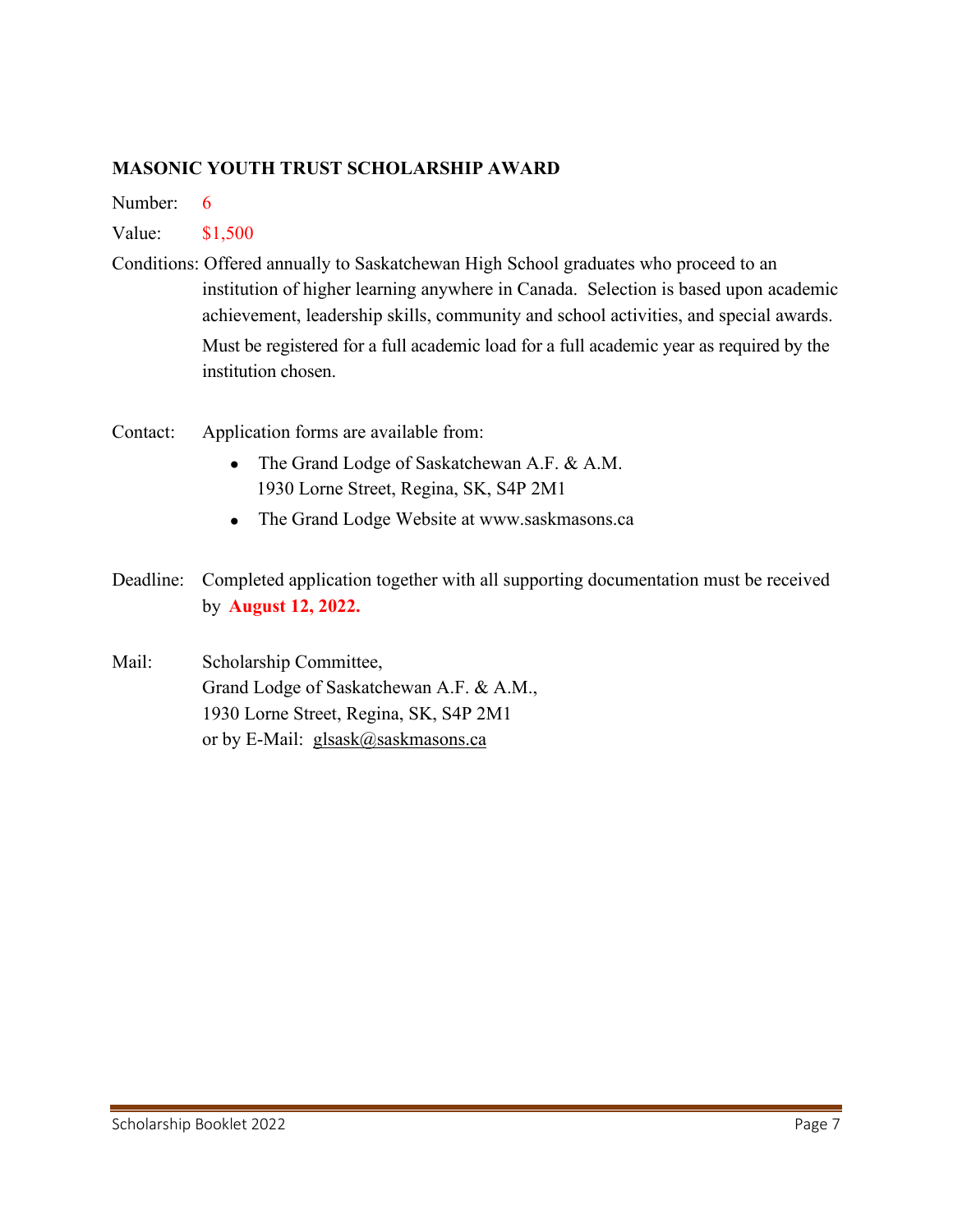# **MASONIC YOUTH BURSARY AWARD**

Number: 10 (one per District)

Value: \$1,000

- Conditions: Offered annually to Saskatchewan High School graduates who proceed to an institution of higher learning anywhere in Canada. Selections are based upon academic achievement, *financial need*, leadership skills, community and school activities and special awards.
- Contact: Application forms are available from:
	- The Grand Lodge of Saskatchewan A.F. & A.M. 1930 Lorne Street, Regina, SK, S4P 2M1
	- The Grand Lodge website at www.saskmasons.ca
- Deadline: Completed application together with all supporting documentation must be received by **August 12, 2022.**
- Mail: District Bursary Awards Committee, Grand Lodge of Saskatchewan A.F. & A.M., 1930 Lorne Street, Regina, SK, S4P 2M1 or by E-Mail: glsask@saskmasons.ca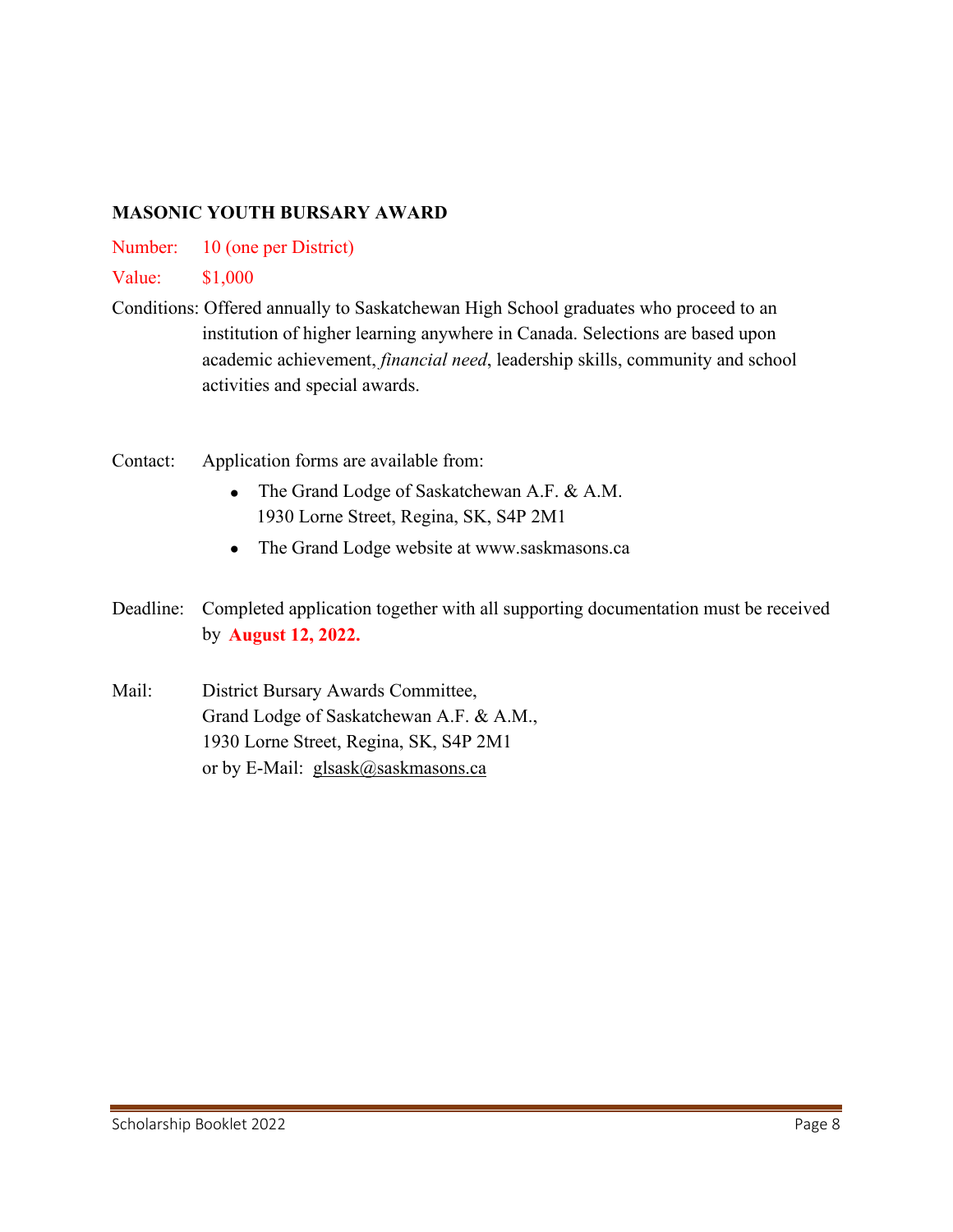#### **GILBERT AND GAY COOK MEMORIAL AWARD**

Number: 1

.

Value: \$1,500

Conditions: Offered annually to Saskatchewan high school graduates with **preference to graduates who currently are or were members of the International Order of Job's Daughters or the Order of DeMolay** and who will be entering the University of Regina or the University of Saskatchewan. Selection will be based upon academic achievement and a range of non-academic activities.

> Must be registered for a full academic load for a full academic year as required by the institution chosen.

- Contact: Application forms are available from:
	- The Grand Lodge of Saskatchewan A.F. & A.M. 1930 Lorne Street, Regina, SK, S4P 2M1
	- The Grand Lodge website at www.saskmasons.ca
- Deadline: Completed application together with all supporting documentation must be received by **August 12, 2022.**
- Mail: Scholarship Committee, Grand Lodge of Saskatchewan A.F. & A.M., 1930 Lorne Street, Regina, SK, S4P 2M1 or by E-Mail: glsask@saskmasons.ca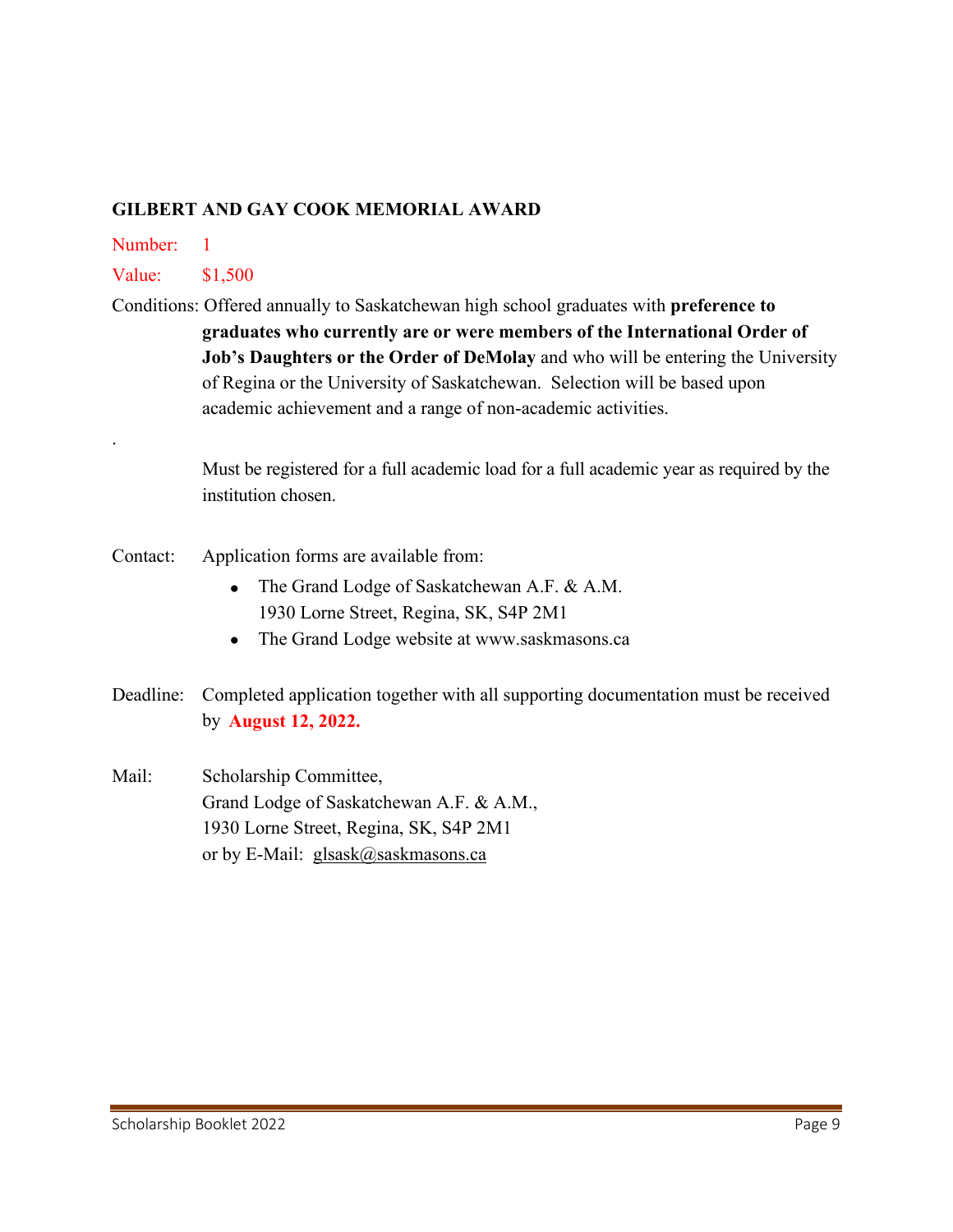# **INDIVIDUAL LODGE AWARDS**

#### **KINISTINO LODGE NO. 1, PRINCE ALBERT - SCHOLARHSIP**

- Number: 1
- Value: \$1000
- Conditions: \$1,000 scholarship is offered to a graduating student in the Prince Albert, Shellbrook and Saskatchewan River school Division who will proceed to an institution of higher learning anywhere in Canada. The winner must be accepted and proof provided that the person is registered for a full academic year with the institution.
- Contact: Al Fraser, Chairman Scholarship Committee Kinistinto Lodge No. 1 572 Laurier Drive Prince Albert, SK S6V 5K6 306-764-8987 alibab@sasktel.net

#### **INDIAN HEAD LODGE NO. 5 CITIZENSHIP AWARD**

Number: 1

Value: \$300

- Conditions: Restricted to local Grade 12 students. Selection criteria includes compassion, honesty, and willingness to cooperate with teachers and fellow students and all others. Award selected in consultation with the school principal. Application forms are not required.
- Contact: Citizenship Award Wayne Horsman Sec. Indian Head Lodge No. 5 Box 544 Indian Head, SK S0G 2K0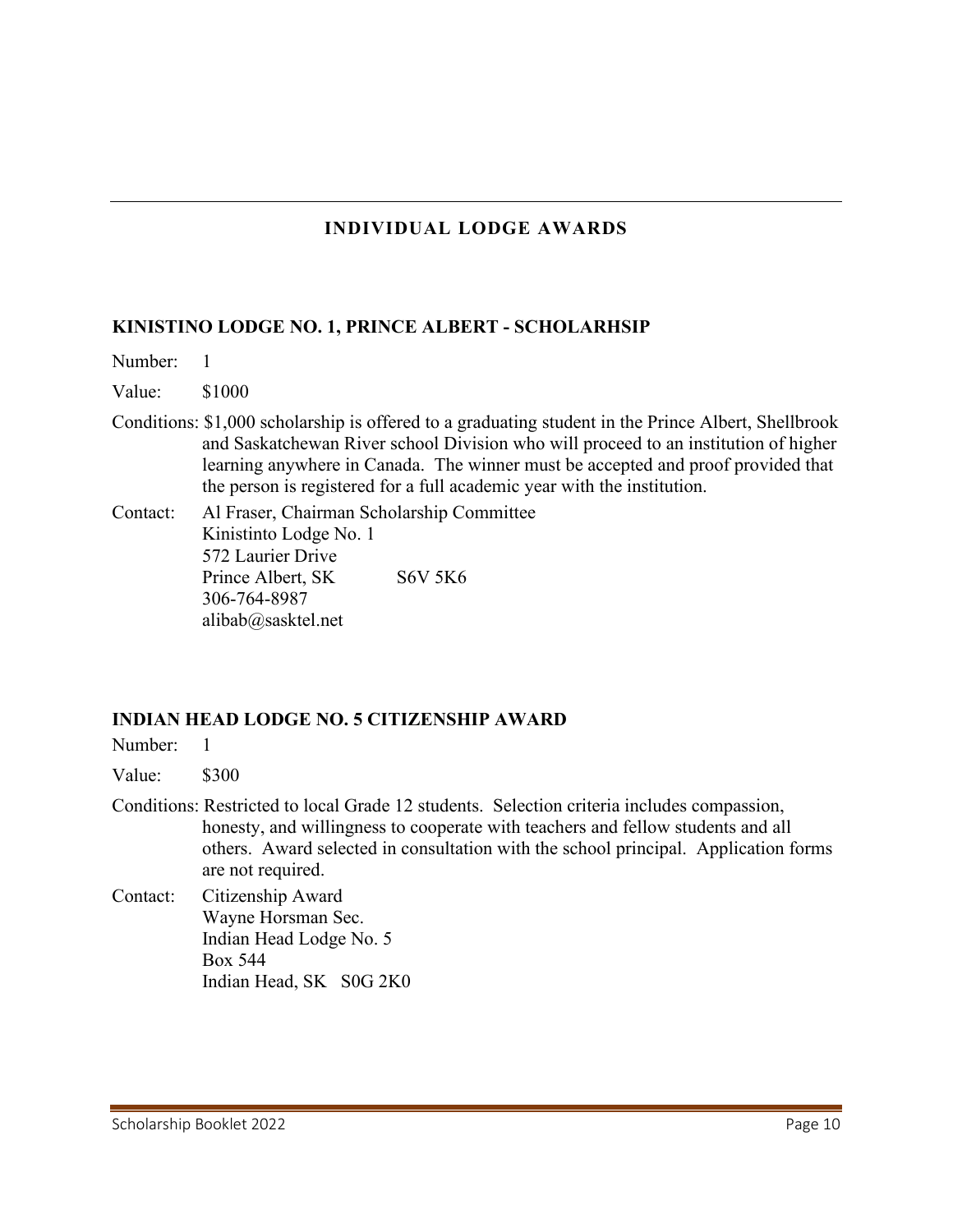# **QU'APPELLE LODGE NO. 6 CITIZENSHIP AWARD**

Number: 1

Value: \$200

- Conditions: Offered annually to any Grade 12 student who has attended James Hamblin School in Qu'Appelle. The scholarship is awarded on the basis of marks, community involvement, extracurricular involvement at the school level and personal qualities. Each student is asked to submit a letter stating his qualifications for the scholarship.
- Contact: Bruce Farrer, Secretary Qu'Appelle Lodge No. 6 Box 37 Qu'Appelle, SK S0G 4A0 b.farrer@sasktel.net

# **MOOSOMIN LODGE NO. 7 JAMES MACKIE THOMPSON AND JESSIE THOMPSON SCHOLARSHIP**

Number: 1

Value: Varies from \$500 to \$1,200 depending on the current interest rates.

Conditions: Offered annually to a Grade 12 graduating student from Rocanville High School pursuing post-secondary education. The scholarship is to be awarded on the basis of marks, extracurricular involvement at the school, community and church level, and personal qualities. Consideration may also be based on demonstrated need. Must present a receipt for payment of second semester tuition before receiving money. Must be used within 12 months of the award or it is forfeited and not awarded to any other student. Each applicant is to submit a letter stating her/his qualifications for the scholarship, together with a copy of Grade 12 marks, and two letters of recommendation, one from a teacher and one other community resident, or from two teachers. Selection will be made by the incumbent Worshipful Master of Moosomin Lodge and members of the Special Activities and Youth Committee. Apply no later than August 15 of the year of high school graduation. Contact: Moosomin Masonic Lodge Scholarship Committee P O Box 43 Moosomin, SK S0G 3N0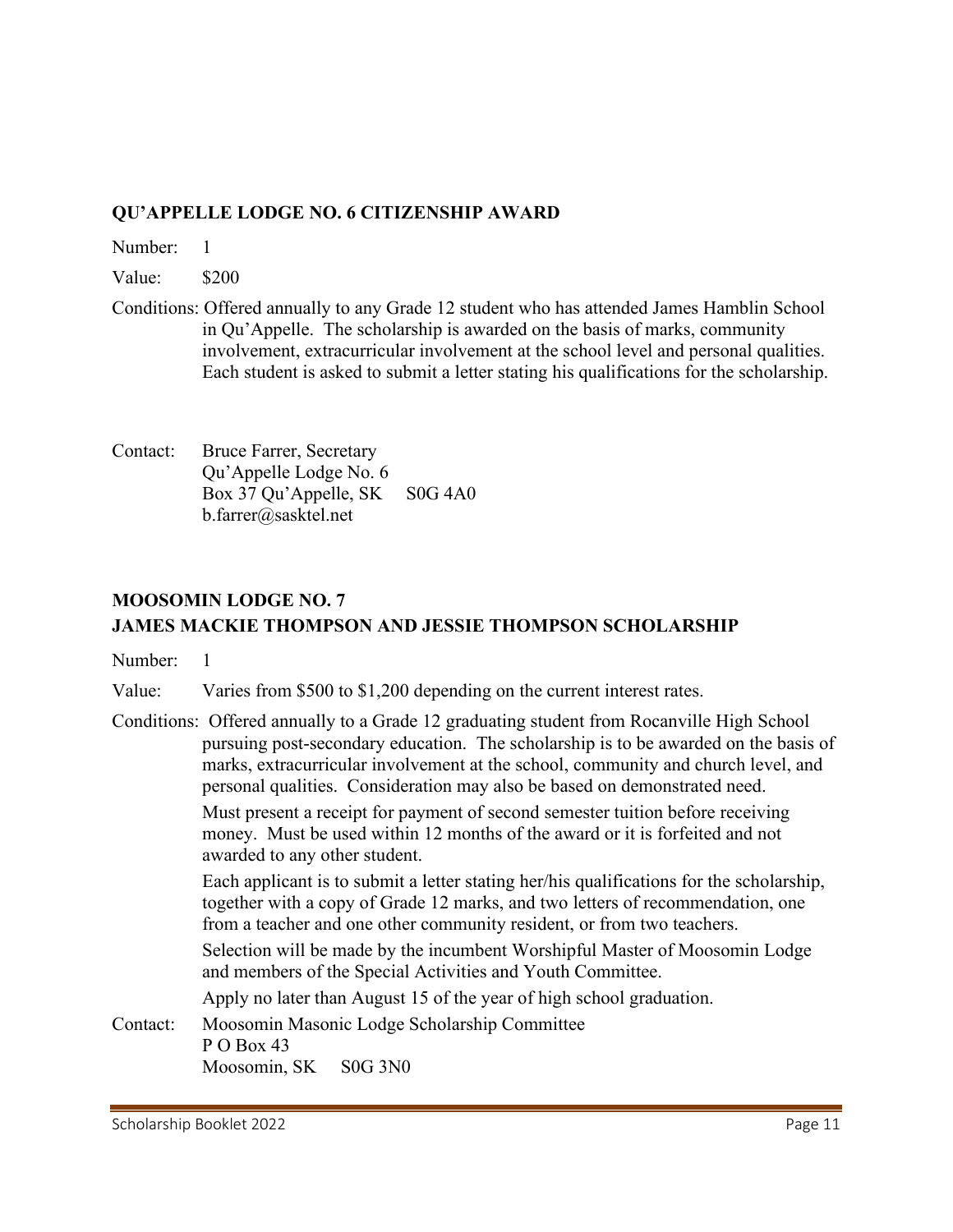#### **MAPLE LEAF LODGE NO. 9, MAPLE CREEK - AWARD**

Number: 1 Value: \$250 Conditions: Award will be selected by the Maple Creek Composite High School staff. The award is presented during the school award night ceremonies. Contact: Doug Haroldson, Secretary Maple Leaf Lodge No. 9 Box 854, Maple Creek, SK S0N 1N0 Phone: 306-662-3004 or 306-662-8284, Email: [doug.haroldson@gmail.com](mailto:doug.haroldson@gmail.com)

# **MAPLE LEAF LODGE NO. 9, MAPLE CREEK - ALEX McDOUGALD MEMORIAL AWARDS**

Number awarded - 1

Value - \$1,500.00

Conditions – Presented annually to a student who graduated from Maple Creek Composite High School and has completed at least one full year at a Canadian University.

Number awarded - 1

Value - \$1,500.00

Conditions – Presented annually to a student who graduated from Maple Creek Composite High School and has completed at least one full year at a Canadian Educational Institution other than a University.

Number awarded - 1

Value - \$1,500.00

 Conditions – Presented annually to a student who graduated from Maple Creek Composite High School and has completed at least one full year at a Canadian Vocational or Trade Training Institution.

Scholarship Booklet 2022 **Page 12**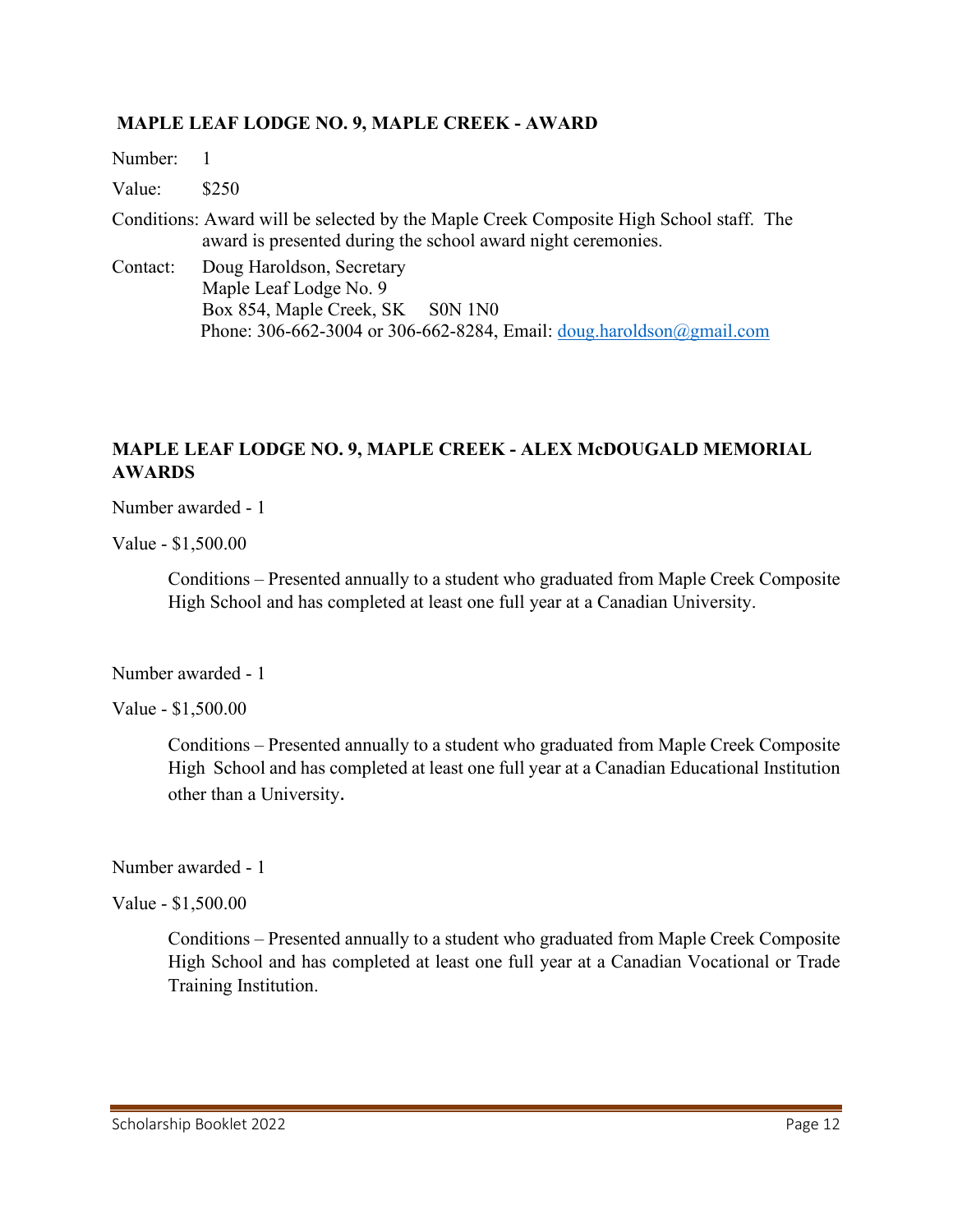#### Number awarded - 1

Value - \$1,000.00

Conditions – Graduate of Maple Creek Composite High School and planning to register in post-secondary education in a Canadian Institution.

Contact: Doug Haroldson, Secretary Maple Leaf Lodge No. 9 Box 854, Maple Creek, SK S0N 1N0 Phone: 306-662-3004 or 306-662-8284, Email: [doug.haroldson@gmail.com](mailto:doug.haroldson@gmail.com) 

#### **WOLSELEY-SINTALUTA LODGE NO. 10, WOLSELEY - CITIZENSHIP AWARD**

Number: 2

Value: \$100 (each to Wolseley High School & Grenfell High School)

- Conditions: Offered annually to a Grade 12 student in Wolseley and Grenfell, based on community involvement, ability and willingness to work with teachers, other students and the public, and scholastic achievement.
- Contact: Laurie Chatterson, Secretary Wolseley-Sintaluta Lodge No. 10 Box 162 Wolseley, SK S0G 5H0

# **NORTH WEST MOUNTED POLICE LODGE NO. 11, REGINA DR. R. E. SMALE SCHOLARSHIP**

Number: 1

- Value: \$500
- Conditions: Offered annually to an undergraduate student after satisfactory completion of one year University or other post-secondary education. The student must be a relative of a Mason in good standing with preference given to relatives of members of North West Mounted Police Lodge No. 11. Selection will be based upon need, academic achievement, and sound character. Deadline for applications is August 15.
- Contact: John Bower, Secretary N.W.M.P. Lodge No. 11 2729 Lakeview Avenue Regina, SK S4S 1G4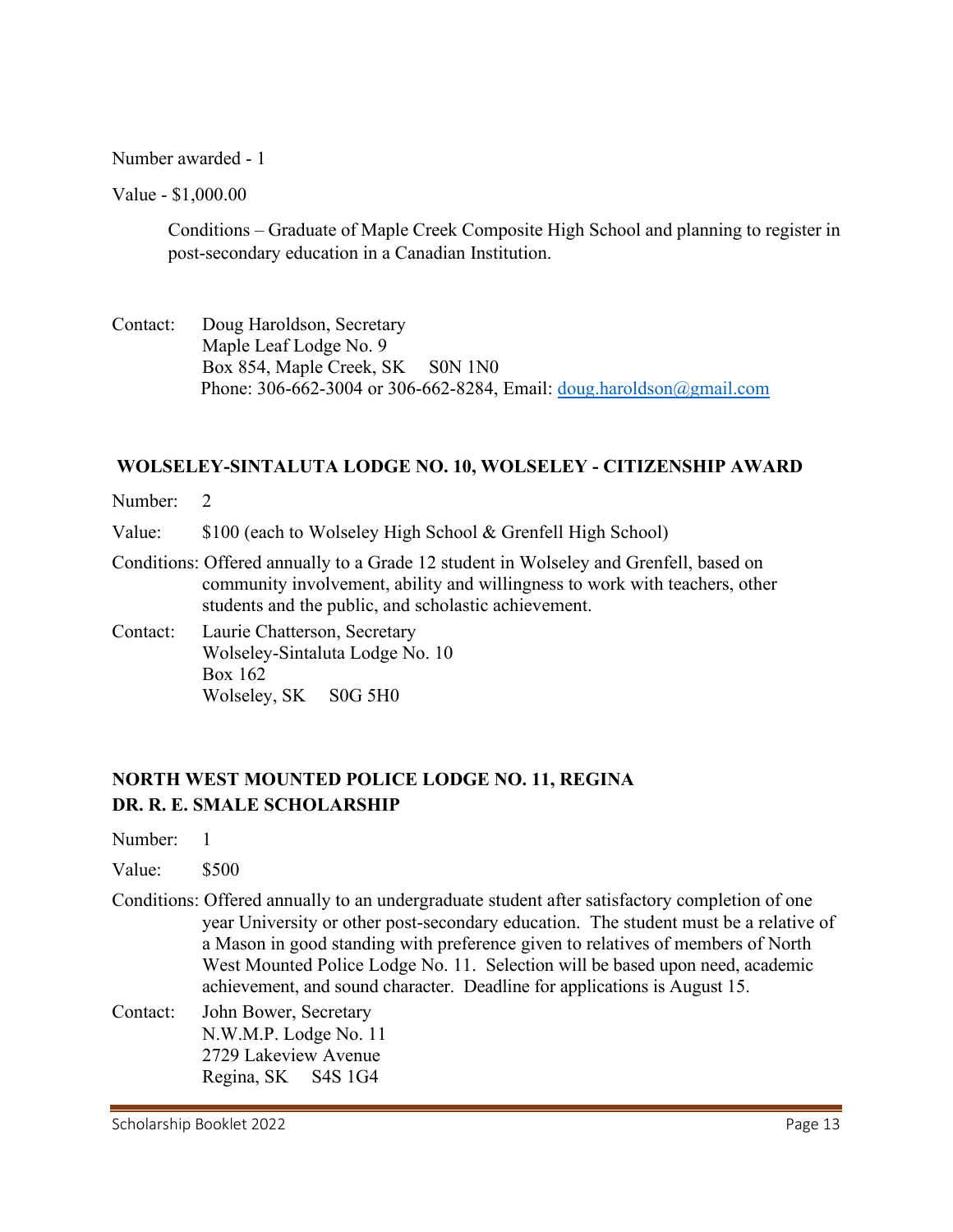#### **YORKTON LODGE NO. 12 SCHOLARSHIP**

Number: 3

Value: \$200

To one student from each of the following schools, Yorkton Regional High School, Sacred Heart High School (Yorkton) and Melville Comprehensive School.

- Conditions: Offered annually to a Grade 12 student (1 each from the 3 above mentioned schools) who will be pursuing post-secondary education at a technical, vocational or trade school. The scholarships are awarded on the basis of good character, upstanding citizenship and respect for fellow students, teachers and the community. The preference will be for the scholarship to be awarded to a student who has not received any other bursaries.
- Contact: School Career Counselor

#### **ABBA LODGE NO. 15, OXBOW - CITIZENSHIP BURSARY**

Number: 3

Value: \$250

Conditions:These \$250 Citizenship bursaries will be presented annually to 1 grade twelve student of Oxbow Prairie Horizons School, 1 to Carlyle High and 1 to Carnduff Education Complex. Their respective teachers and staff will select the recipients based on the following criteria:

> a) The recipients must have displayed good citizenship by involvement in activities intended to improve his or her community. These activities must include fields beyond school life – i.e., community life.

> b) The recipients must display a courteous attitude toward staff and fellow students.

c) The recipients need not be accepted at a post-secondary educational institution and academic achievement will not be a consideration in the selection of the recipient.

d) No application is required for the award.

#### **LATOMIA-WEYBURN LODGE NO. 20, WEYBURN, - BURSARY**

| Number:     |                                                                                                                                                                                                                                                |
|-------------|------------------------------------------------------------------------------------------------------------------------------------------------------------------------------------------------------------------------------------------------|
| Value:      | \$250                                                                                                                                                                                                                                          |
| Conditions: | Awarded to a graduating student of the Weyburn Comprehensive School who will<br>be enrolling in a post-secondary institution, and who fulfills the entrance<br>requirements of the post-secondary institution of the students choice in Canada |
| Contact:    | Erskine Sandiford<br>762 Elm Street,<br>Weyburn, SK S4H 0S7<br>Phone: 306-842-3309                                                                                                                                                             |

Scholarship Booklet 2022 **Page 14**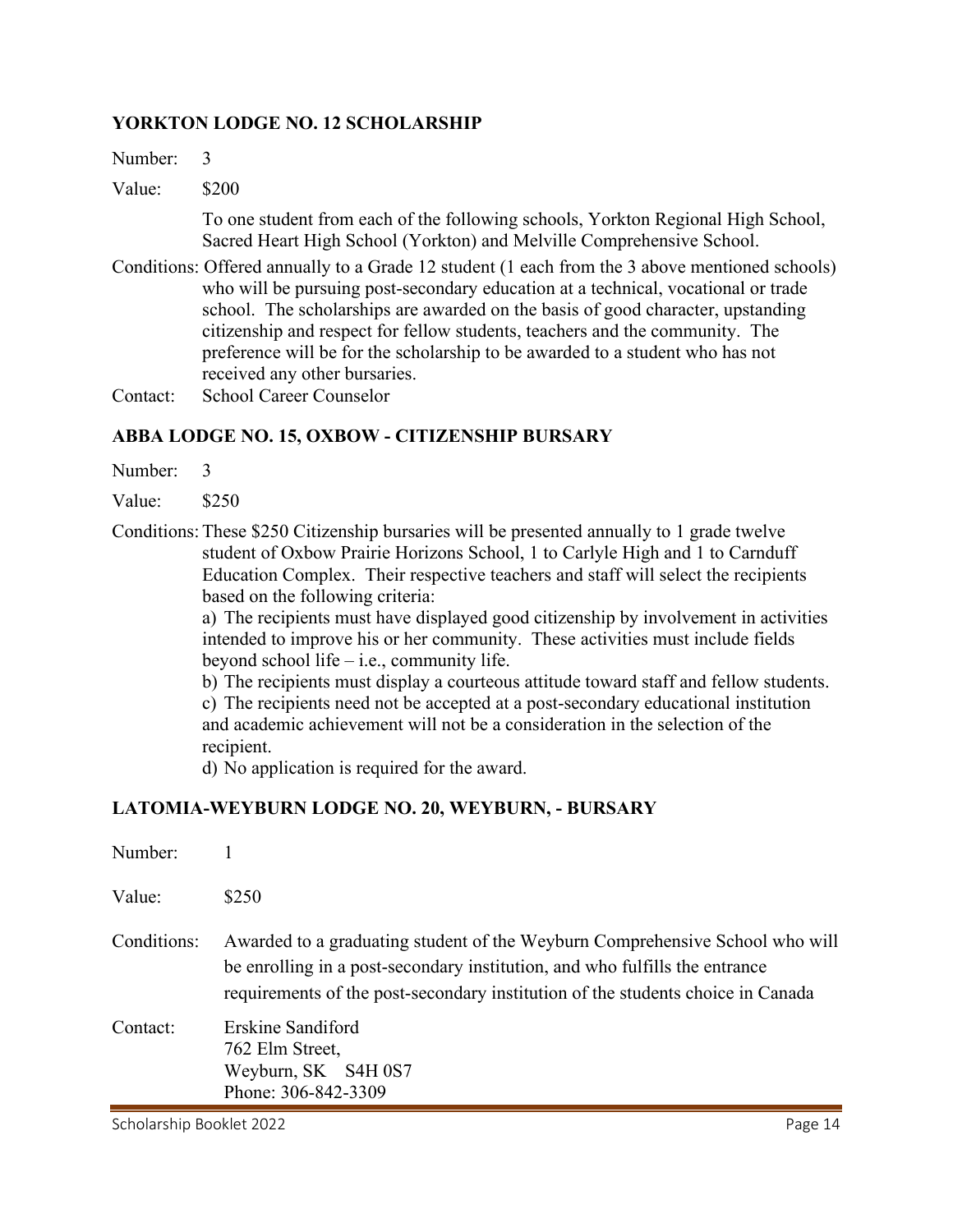# **BEITANNIA LODGE NO. 23, LLOYDMINSER - WILLIE HIGGINS AND BILLY CORNFOOT MEMORIAL MASONIC AWARD**

Number: 1

Value: \$1000

Conditions: Presented annually to a student enrolled in the Heavy Equipment Technician or the Automotive Service Technician programs at Lakeland College, Vermilion, Alberta. The award is based on participation in class activities, leadership, supportive of classmates in their studies, actively volunteers, participation in extracurricular college activities and community involvement. No application is required. Selection: Lakeland College class instructors

## **ESTEVAN LODGE NO. 25 - ABBOTT SCHOLARSHIP**

Number: 1

Value: \$1000

Conditions: Abbott Scholarship is awarded to a relative of an active mason

#### **ESTEVAN LODGE NO. 25 - MASONIC AWARD**

| Number: 1 |                                                                                                                                                                        |
|-----------|------------------------------------------------------------------------------------------------------------------------------------------------------------------------|
| Value:    | \$1000                                                                                                                                                                 |
|           | Conditions: Estevan Masonic Award is awarded an outstanding student in Estevan<br>Comprehensive High School who is continuing his or her education beyond<br>Grade 12. |
| Contact:  | Troy LeBlanc, Secretary<br>Box 416<br>Bienfait, SK S0C 0M0                                                                                                             |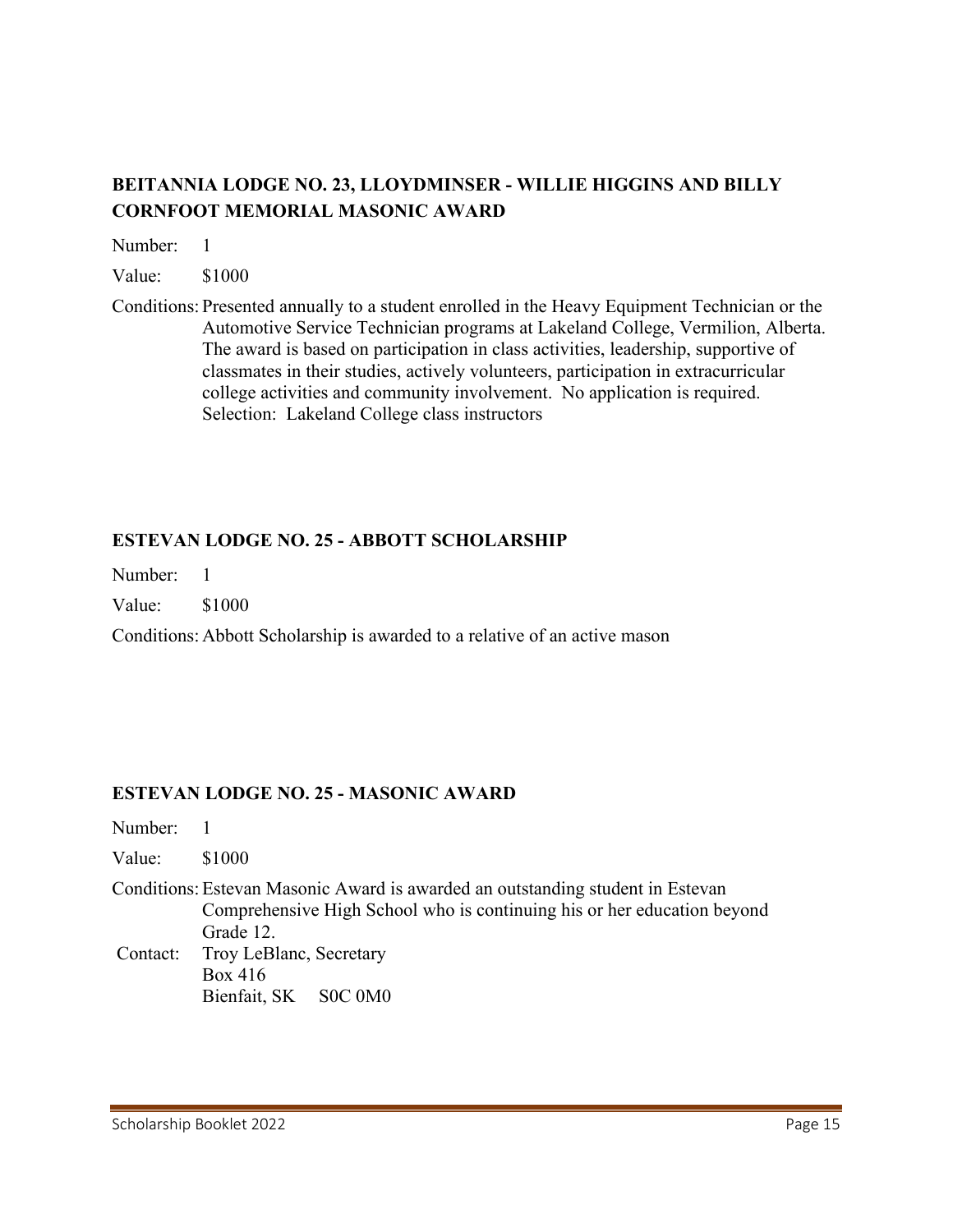#### **SWIFT CURRENT LODGE NO. 26 SCHOLARSHIP**

Number: 1

- Value: \$1000
- Conditions:This \$1000 scholarship is offered to a graduating student in the Chinook School Division who will proceed to an institution of higher learning anywhere in Canada. Selection is based upon community service and involvement, academic achievement and leadership skills. The winner must be registered for a full academic load for a full academic year as required by the institution chosen. The scholarship will be awarded after proof of registration in the institution. This scholarship may be held for the winning applicant for a period of up to one year.
- Contact: John Leyshon Swift Current Lodge No. 26 106 Chaplin Street West Swift Current, SK S9H 4K7 (306) 773-5068

#### **IONIC LODGE NO. 31, NORTH BATTLEFORD**

- Number: 1
- Value: \$100
- Conditions: One offered annually to a student from North Battleford who is actively engaged in formal musical training. Selection criteria include academic achievement and good citizenship.
- Contact: Application information available from: Career/Guidance Councilor's Office and are returned to: Don Finan, Secretary Ionic Masonic Lodge No. 31 8921 Gregory Drive North Battleford, SK S9A 2W6

#### **IONIC LODGE NO. 31, NORTH BATTLEFORD**

- Number: 4
- Value:  $4 \text{ (a) } $350 \text{ (for Leadership Camp at Wakaw Lake)}$
- Conditions: Four offered annually to students from North Battleford High Schools. Available to Senior Ring and Senior Pin at the Public and Separate High Schools.

Contact: Application information available from:

Career/Guidance Councilor's Office and are returned to: Don Finan, Secretary Ionic Masonic Lodge No. 31 8921 Gregory Drive North Battleford, SK S9A 2W6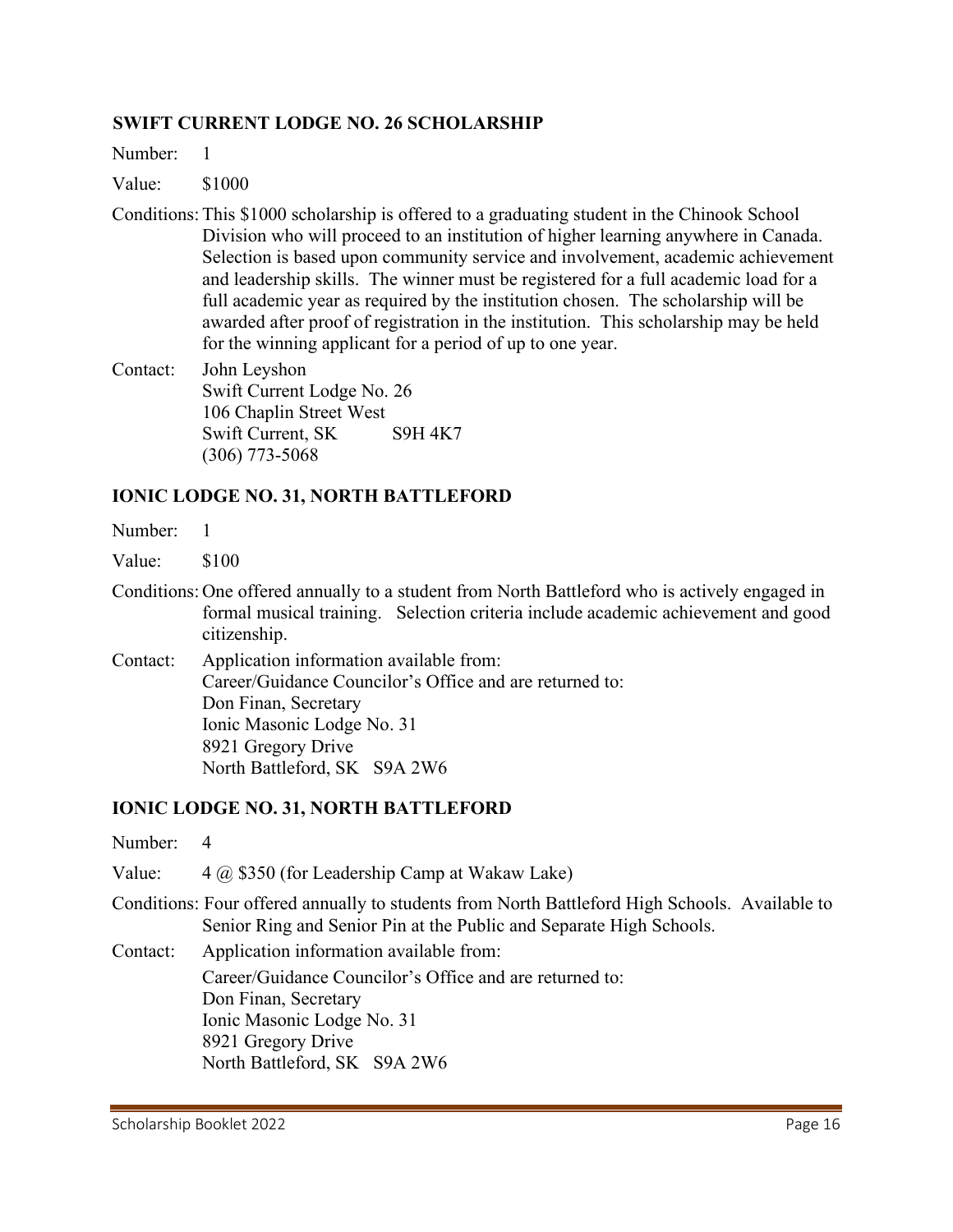#### **ASSINIBOIA LODGE NO. 49, REGINA - OSWELL ROBINSON MEMORIAL AWARD**

Number: 2 Value: \$300 each Conditions: Available to deserving students who are dependents of members or deceased members of Assiniboia Lodge No. 49 or Sherwood Lodge No. 214. To be used for the purpose of furthering the education or training of the recipient. Contact: The Oswell Robinson Scholarship Trustee Assiniboia Lodge No. 49 2701 Lakeview Ave.

Regina, SK, S4S 1G4

**KING SOLOMON LODGE NO. 58, KAMSACK - MASONIC SHIELD AWARD AND SCHOLARSHIP**

Number: 1

Value: The CODE OF ETHICS - MASONIC SHIELD with a \$200 conditional scholarship.

Criteria: K.C.I. CODE OF ETHICS

Method: The students of the graduating class take a secret ballot in the month preceding Awards Day for the purpose of determining a recipient.

Condition: The recipient of the award must provide the Secretary-Treasurer of King Solomon Lodge No. 58 evidence of having successfully completed a post-secondary course from any acceptable institution to receive the scholarship. The recipient must be a registered student at Kamsack Comprehensive Institute, and a member of the senior graduating class. Contact: Within the school - the staff graduation adviser

King Solomon Lodge No. 58 Box 2344 Kamsack, SK S4S 1S0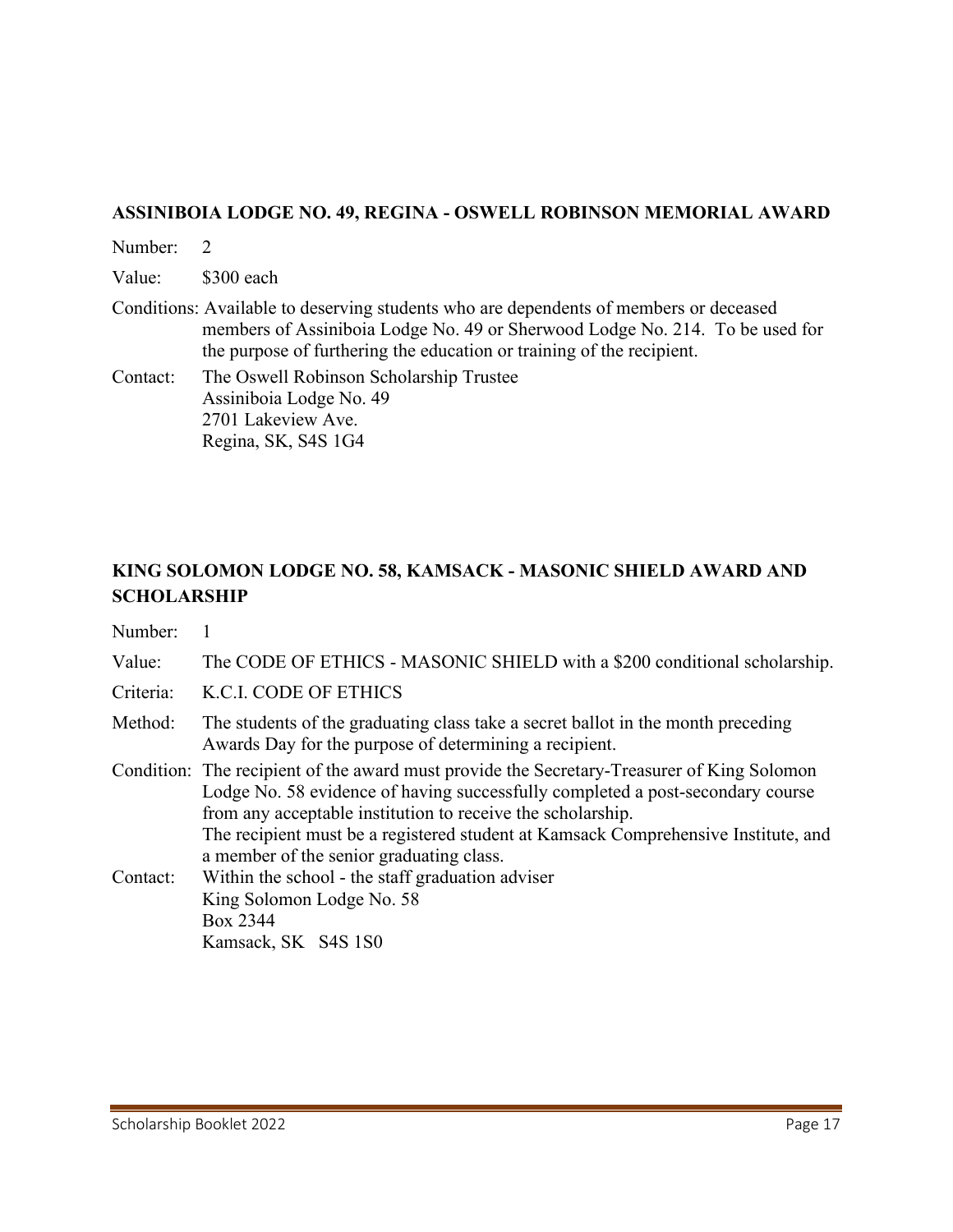#### **KINDERSLEY LODGE NO. 86 - KINDERSLEY MASONS' BURSARY:**

#### **WESTCLIFFE COMPOSITE SCHOOL - MARENGO, SK., ESTON COMPOSITE SCHOOL - ESTON, SK. AND EATON SCHOOL - EATONIA, SK.**

Number: 3 (1 from each school)

Value: \$500

Conditions: One award to a student graduating in June from Westcliffe Composite School, Eston Composite School and Eaton School and who is attending a post-secondary institution for further education leading toward a degree, diploma, certificate or license.

Contact: Career Counsellor

Selection: School Faculty/Committee

#### **KINDERSLEY LODGE NO. 86 - MASONS' BURSARY**

| Number: 1 |                                                                                                                                                                                                                                           |
|-----------|-------------------------------------------------------------------------------------------------------------------------------------------------------------------------------------------------------------------------------------------|
| Value:    | \$1000                                                                                                                                                                                                                                    |
|           | Conditions: Awarded annually to a graduate of Kindersley Composite School who shall be<br>attending an accredited Canadian post-secondary institution for further education,<br>leading toward a degree, diploma, certificate or license. |
|           | Selection: Kindersley Composite School Faculty/Committee                                                                                                                                                                                  |
|           | Contact: Career Counsellor at the school.                                                                                                                                                                                                 |

#### **KINDERSLEY LODGE NO. 86 - JIM AND WILDA GARDNER BURSARY**

- Number: 1
- Value: \$1000
- Conditions: One bursary awarded annually to a student graduating from Kindersley Composite School who has achieved excellence in mathematics, the sciences and English and will be attending a post-secondary educational institution for further education.
- Contact: Career Counsellor, Kindersley Composite School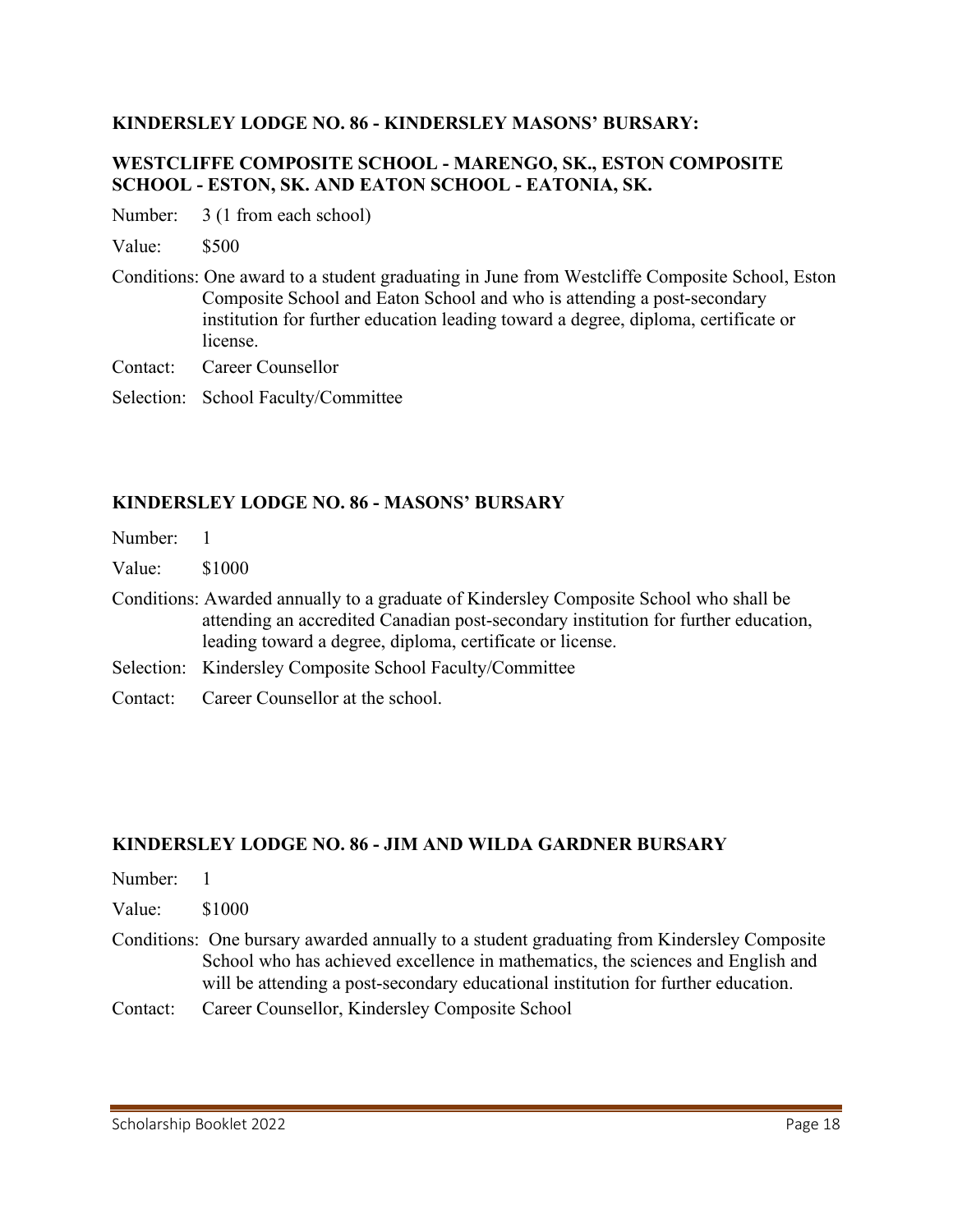# **KINDERSLEY LODGE NO. 86 - MASONS' AWARD FOR EXCELLENCE KINDERSLEY DISTRICT MUSIC FESTIVAL**

Number: 1

Value: \$150

Conditions: One award to the participant selected by the Music Festival Committee

Contact: Selected by Music Festival Committee

#### **LODGE PROGRESS NO. 92, SASKATOON - E. A. DAVIS MASONIC SCHOLARSHIP**

| Number: |  |
|---------|--|
|---------|--|

Value: \$500

Conditions: Awardee must be a resident of Saskatchewan and be registered in a post-secondary technical school or vocational studies. Preference is given to a wife, child or grandchild of a Freemason. Selection is based on academic standing, leadership and need. Application deadline is September 30th.

Contact: Youth Committee, Lodge Progress No. 92 1704 Drinkle St. Saskatoon, SK S7J 5N7

#### **ST. JOHN'S LODGE NO. 106, ASSINIBOIA - MASONIC SCHOLARSHIP**

Number: 1

Value: \$100

- Conditions: Awarded annually to a deserving Grade 12 student graduating from Assiniboia Composite High School entering any post-secondary educational institution in Saskatchewan. Application deadline is June 15th.
- Contact: Assiniboia Composite High School 200 Bell Road Assiniboia, SK S0H 0B0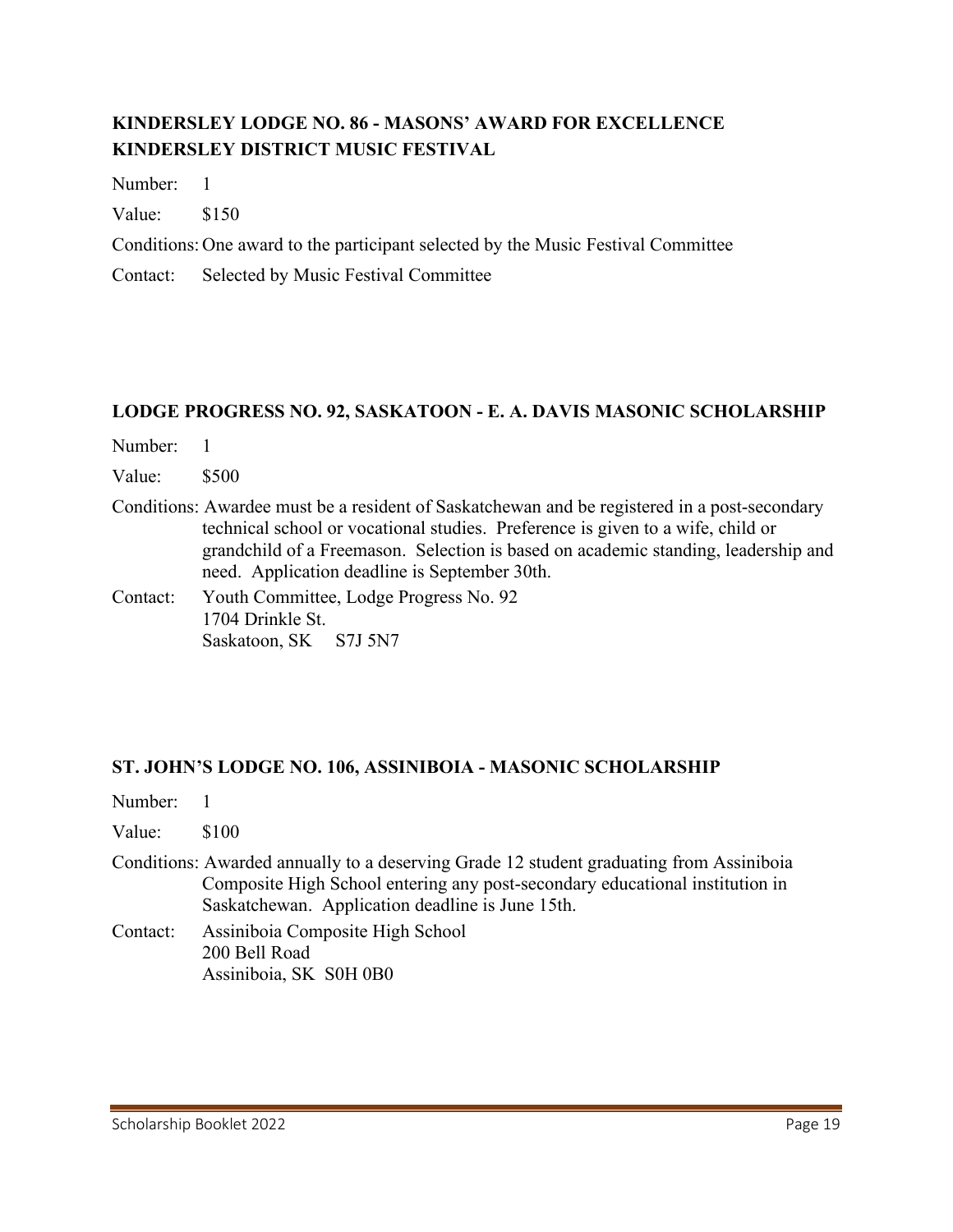# **ST. JOHN'S LODGE NO. 106, ASSINIBIA - ASSINIBOIA MUSIC FESTIVAL SCHOLARSHIP**

Number: 1

Value: \$50

Conditions: Awarded at the Assiniboia Music Festival.

Contact: Larry Coghlin, Secretary St. John's Lodge No. 106 Box 1732 Assiniboia, SK S0H 0B0

## **NORTHERN LIGHT LODGE NO. 203, MEADOW LAKE - SCHOLARSHIP**

Number: 1

Value: \$500

Conditions: One offered annually to graduating students from Carpenter High School, Meadow Lake. Selection criteria include academic achievement, leadership in school and community activities, outstanding achievements and good citizenship. **Application deadline is May 31st.** 

Contact: Application information available from: Carpenter H.S. Guidance Councilor's Office and are returned to: Bob Wilson, Secretary Northern Light Masonic Lodge No. 203 36 Marion Crescent Meadow Lake, SK S9X 1B7

# **OTHER MASONIC AWARDS**

#### **SASKATOON CHAPTER NO. 4 - ROYAL ARCH MASONS**

Number: 1

Value: \$1,000

Conditions: This is an entrance level award offered to a student residing in Saskatchewan who is registered in the first year of any course offered at any approved post-secondary institution located in Saskatchewan. Selection conditions include: primarily financial need, followed by volunteer and leadership service (in the community, school, church, etc.): and academic achievement. Masonic membership/relationship is helpful but not mandatory.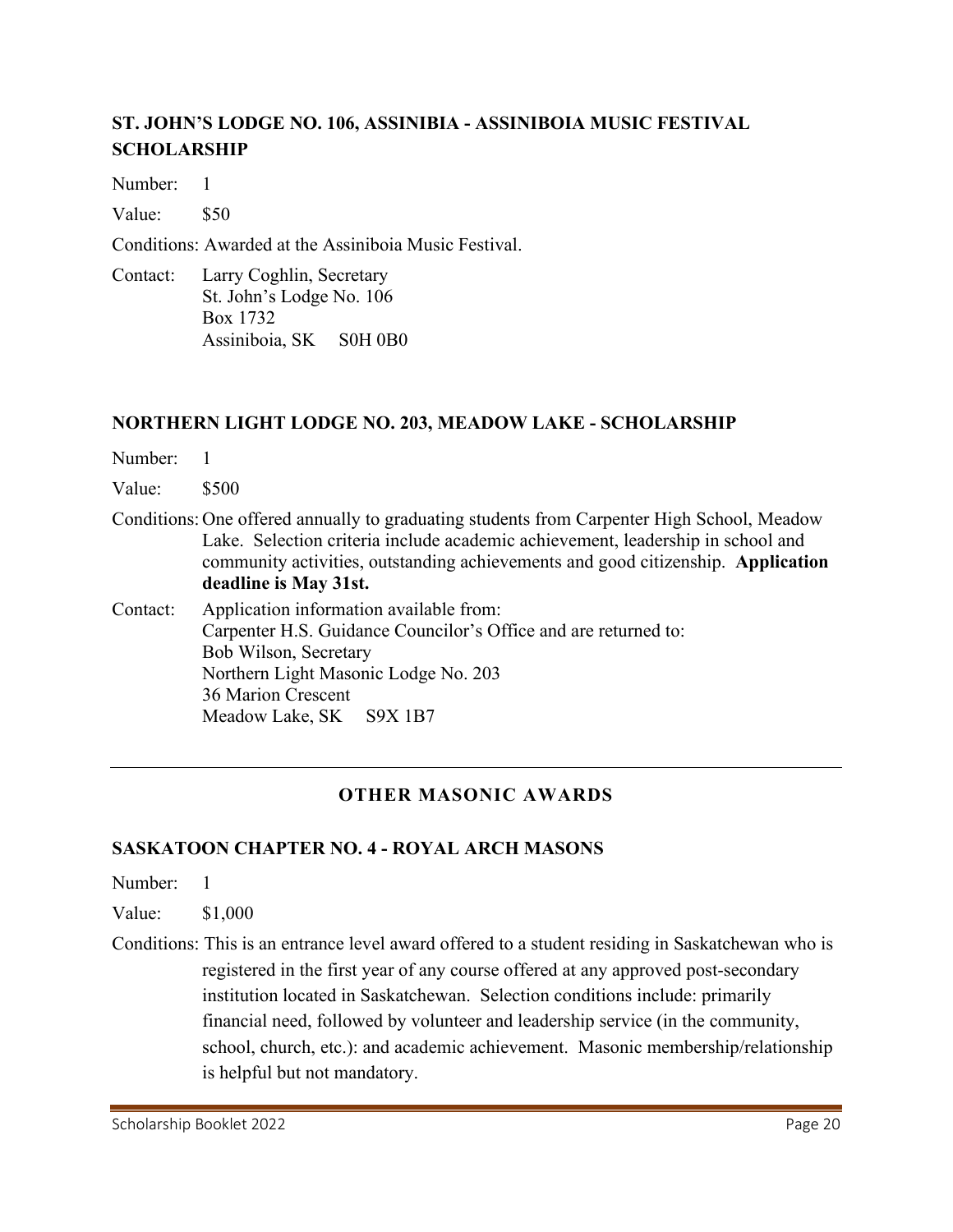Contact: Application forms available from: Masonic Awards (RAM) P.O. Box 1262 Saskatoon, SK S7K 3N9

#### **WASCANA PRECEPTORY NO. 51 - KNIGHTS TEMPLAR SCHOLARSHIP**

Number: 1

Value: \$6,000

- Conditions: This scholarship, valued at \$6,000.00 is paid over the fall and winter semesters of each year with the recipient receiving \$3,000.00 during each semester. To receive the second payment, the recipient must pass all courses and maintain a minimum 80% average during the fall semester. This scholarship is awarded to a University of Regina student who is registered for full time studies (minimum of 12 credit hours), entering the final year of study in a program leading to a Bachelor of Fine Arts with a major in Indian Fine Arts, Theatre or Visual Arts, Bachelor of Music, Bachelor of Music Education or a Bachelor of Science with a major in Biology, Chemistry or Computer Science. Must be a Saskatchewan High School graduate and have maintained a minimum 80% average in all courses during the third university year of study to be eligible. The recipient will not be eligible for any other scholarship during the term of this scholarship.
- Contact: Application forms available from:
	- University of Regina Enrollment Services – Room No. 108 Regina, SK S4S 0A2

#### **ORDER OF THE EASTERN STAR EXCELSIOR CHAPTER 21 AWARD**

- Number: 1
- Value: \$1,500
- Conditions: The award is offered annually to a Saskatchewan resident who is or will be attending a University or Technical Institute in Saskatchewan. Selection is based upon academic achievement and extra-curricular activities. Candidates must be closely related to a current member of a Saskatchewan Eastern Star Chapter (dues paying or life). Valid relationships include spouse, child, grandchild, sibling, niece or nephew (all biological, adopted or step), or be a member themselves. If there is no OES connection, then a Masonic relationship is